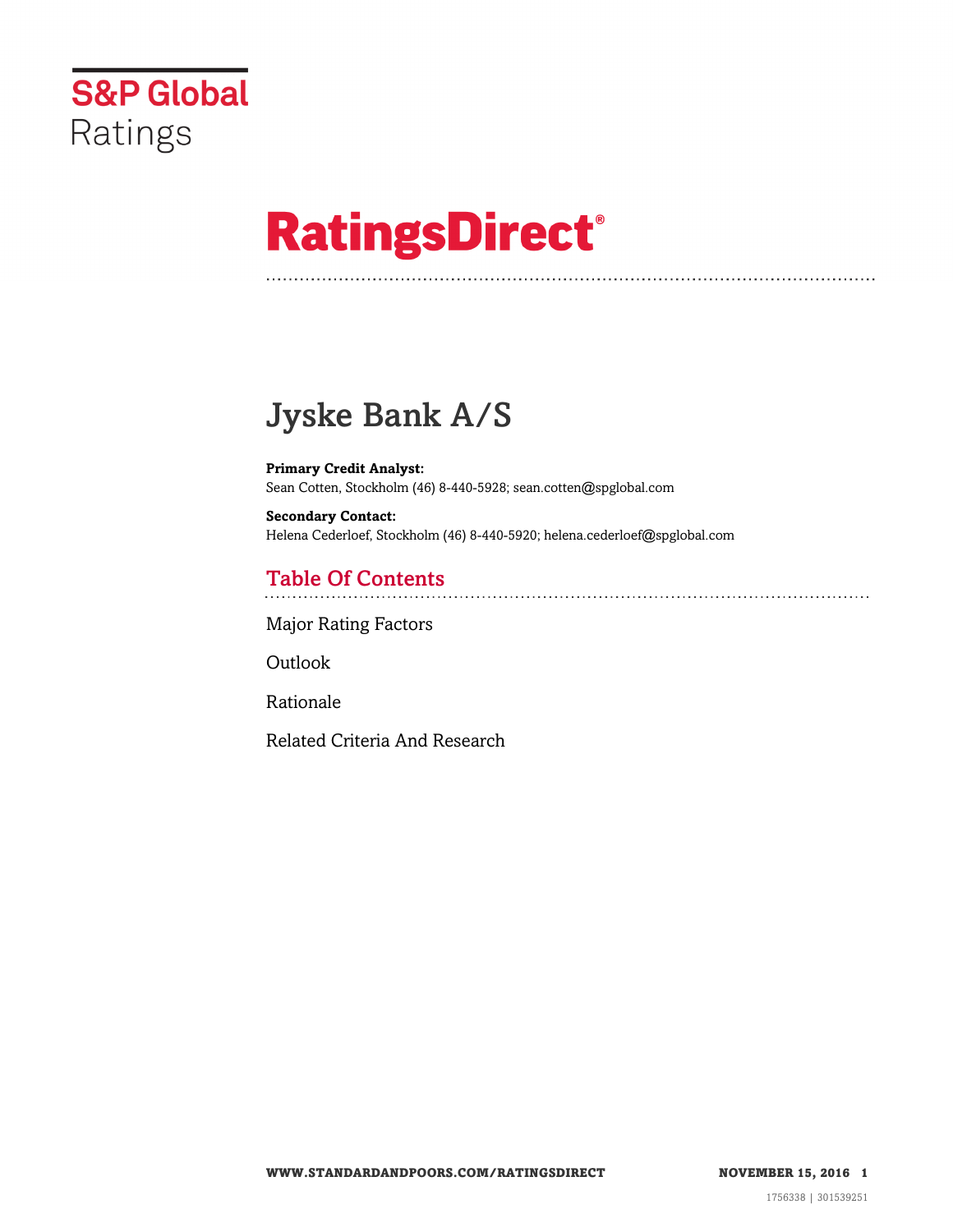# Jyske Bank A/S

| <b>SACP</b>                        | $a-$            |          |  |                      |          |  | ÷. | <b>Support</b>              | $\bf{0}$ | ÷ | <b>Additional</b><br><b>Factors</b> | $\boldsymbol{0}$ |
|------------------------------------|-----------------|----------|--|----------------------|----------|--|----|-----------------------------|----------|---|-------------------------------------|------------------|
|                                    |                 |          |  |                      |          |  |    |                             |          |   |                                     |                  |
| Anchor                             | $bbb+$          |          |  | <b>ALAC</b>          | $\bf{0}$ |  |    | <b>Issuer Credit Rating</b> |          |   |                                     |                  |
| <b>Business</b><br><b>Position</b> | <b>Adequate</b> | $\bf{0}$ |  | <b>Support</b>       |          |  |    |                             |          |   |                                     |                  |
| Capital and<br><b>Earnings</b>     | <b>Strong</b>   | $+1$     |  | <b>GRE Support</b>   | $\bf{0}$ |  |    |                             |          |   |                                     |                  |
| <b>Risk Position</b>               | <b>Adequate</b> | $\bf{0}$ |  | Group                | $\bf{0}$ |  |    | A-/Stable/A-2               |          |   |                                     |                  |
| <b>Funding</b>                     | Average         |          |  | Support              |          |  |    |                             |          |   |                                     |                  |
| Liquidity                          | Adequate        | $\bf{0}$ |  | Sovereign<br>Support | $\bf{0}$ |  |    |                             |          |   |                                     |                  |

### <span id="page-1-0"></span>Major Rating Factors

| <b>Strengths:</b>                                        | <b>Weaknesses:</b>                                 |  |  |  |  |
|----------------------------------------------------------|----------------------------------------------------|--|--|--|--|
| • A strong domestic franchise in retail and commercial   | • Relatively weak, but improving, asset quality    |  |  |  |  |
| banking.                                                 | metrics.                                           |  |  |  |  |
| • Strong capitalization.                                 | • Use of short-term wholesale funding for mortgage |  |  |  |  |
| • Resilient core earnings and profitability, despite low | loans.                                             |  |  |  |  |
| interest rate environment.                               | • Limited geographic diversity.                    |  |  |  |  |

#### **Outlook: Stable**

The stable outlook on Jyske Bank A/S reflects S&P Global Ratings' view that Jyske will maintain a risk-adjusted capital (RAC) ratio sustainably above 10%. Our view of capital considers the bank's planned buy-back activity, resumption of dividend payments, and recent issuance of hybrid capital. It is also supported by stronger and more stable earnings, resulting from improved efficiency as the bank begins to benefit from synergies following the April 2014 merger with BRFkredit.

While presently unlikely, we could consider an upgrade if bail-in risks for senior unsecured creditors were reduced by the development of a significant additional loss-absorbing capacity (ALAC) buffer, which is not otherwise recognized in our strong capital assessment.

We could consider a downgrade if the bank is unable to maintain progress in terms of asset quality metrics. In particular, a reversal of the recent improvements in loan impairments could lead us to reassess the group's risk position or change our capital projections. We continue to monitor the improvements in refinancing risk for Denmark's mortgage institutions, including Jyske's subsidiary, BRFkredit. We could lower the ratings if the trend of improvement in the funding and liquidity profile were to reverse.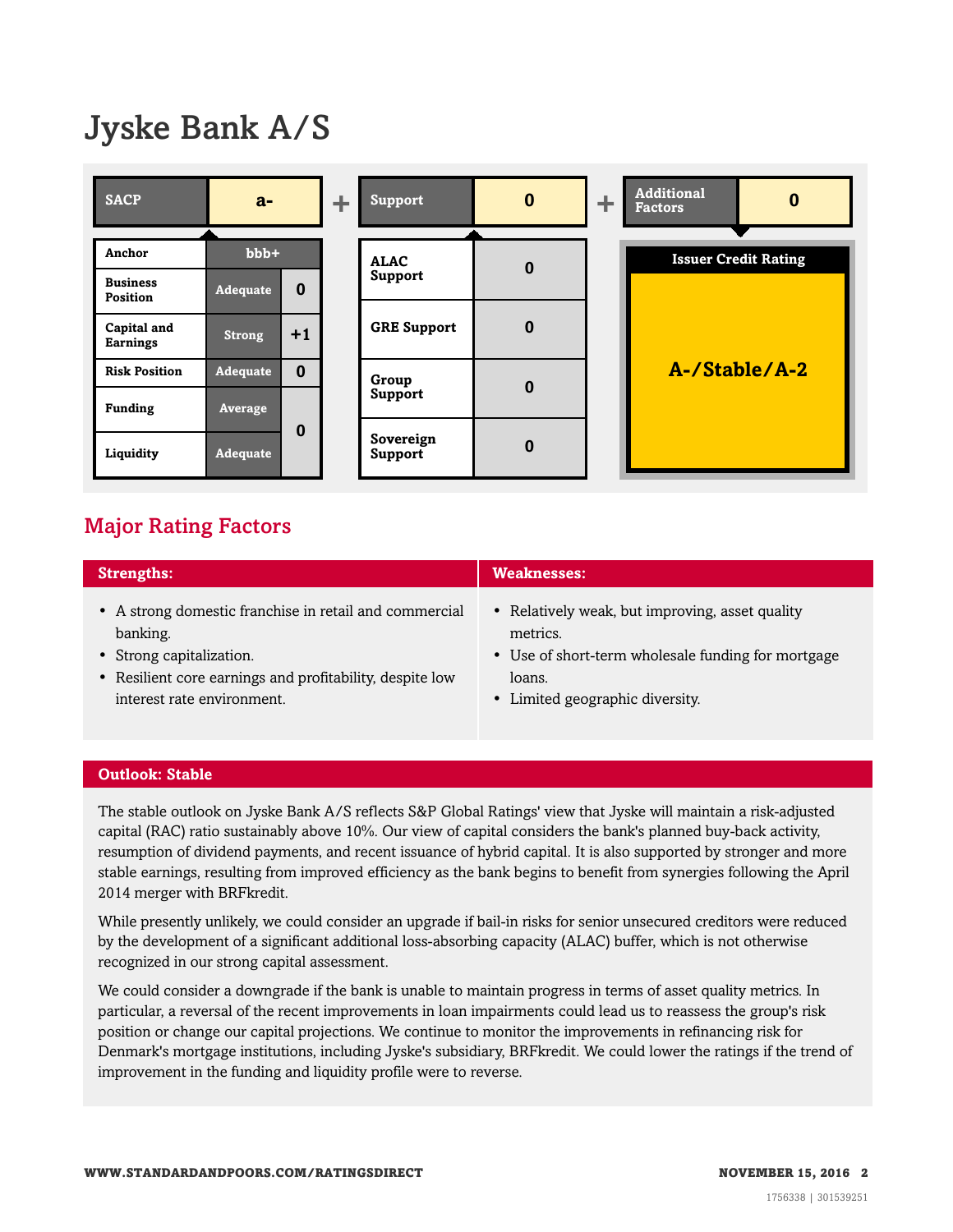### <span id="page-2-0"></span>Rationale

We base the ratings on Jyske on its 'a-' anchor, and our view of the group's adequate business position as Denmark's fourth-largest banking group with a strategic focus on growing its share of the domestic mortgage market. Jyske's capital and earnings position is strong, in our view. We project the RAC ratio to remain between 10.5%-11.0% over the next two years, from 10.2% in June 2016. We assess Jyske's risk position as adequate and expect continued improvements in the asset quality of the bank in combination with declining risks of further provisions as the Danish economy improves. Our view of Jyske's funding as average and liquidity as adequate reflects continued measures to improve the maturity profile of BRFkredit's covered bond funding.

#### Anchor: 'bbb+' given that Jyske operates predominantly in Denmark

Under our bank criteria, we use our Banking Industry Country Risk Assessment's economic risk and industry risk scores to determine a bank's anchor, the starting point in assigning an issuer credit rating. Our anchor for a commercial bank operating only in Denmark is 'bbb+', based on an economic risk score of '3' and an industry risk score of '4'.

We view Denmark as a politically stable, wealthy, and high-income country that has suffered since the 2008-2009 global financial market crisis. The economy is competitive and diverse and once again in an expansionary phase, with house price appreciation and credit growth expected to increase in the coming two years. Although decreasing, household debt remains high and a constraint to our assessment of economic risk. Consequently, we expect Denmark's economy will continue improving, supported by its balanced fiscal policy flexibility and strong external position following a decade of sizable current account surpluses.

We view the regulatory environment in Denmark as in line with that of other EU countries. We observe an overall improvement in the banking sector's profitability that, in our view, should continue through cost-cutting and decreasing losses. This should enable the sector, including lower yielding mortgage banks, to report a return on equity (ROE) of 8%-9% for 2016-2017. We also note the banking sector's higher reliance than peers' on functioning wholesale markets. However, we expect this dependence will reduce further, due to continuing measures by individual banks and the regulator.

#### **Table 1**

| <b>Jyske Bank A/S Key Figures</b> |         |                        |         |         |         |  |  |  |
|-----------------------------------|---------|------------------------|---------|---------|---------|--|--|--|
|                                   |         | --Year-ended Dec. 31-- |         |         |         |  |  |  |
| (Mil. DKK)                        | 2016*   | 2015                   | 2014    | 2013    | 2012    |  |  |  |
| Adjusted assets                   | 562,401 | 543.311                | 541.566 | 261.933 | 258,207 |  |  |  |
| Customer loans (gross)            | 389.117 | 360.888                | 345.089 | 115.364 | 110.071 |  |  |  |
| Adjusted common equity            | 28.877  | 28.310                 | 27,068  | 17.047  | 15,258  |  |  |  |
| Operating revenues                | 6.907   | 10.241                 | 8.518   | 8.239   | 7,516   |  |  |  |
| Noninterest expenses              | 4,110   | 5,615                  | 5,533   | 4.791   | 4,825   |  |  |  |
| Core earnings                     | 1,914   | 2,515                  | 445     | 1,808   | 596     |  |  |  |
|                                   |         |                        |         |         |         |  |  |  |

\*Data as of Sept. 30.

DKK--DKK-Danish krone. N.A.--Not available. N/A--Not applicable. N.M.--Not meaningful.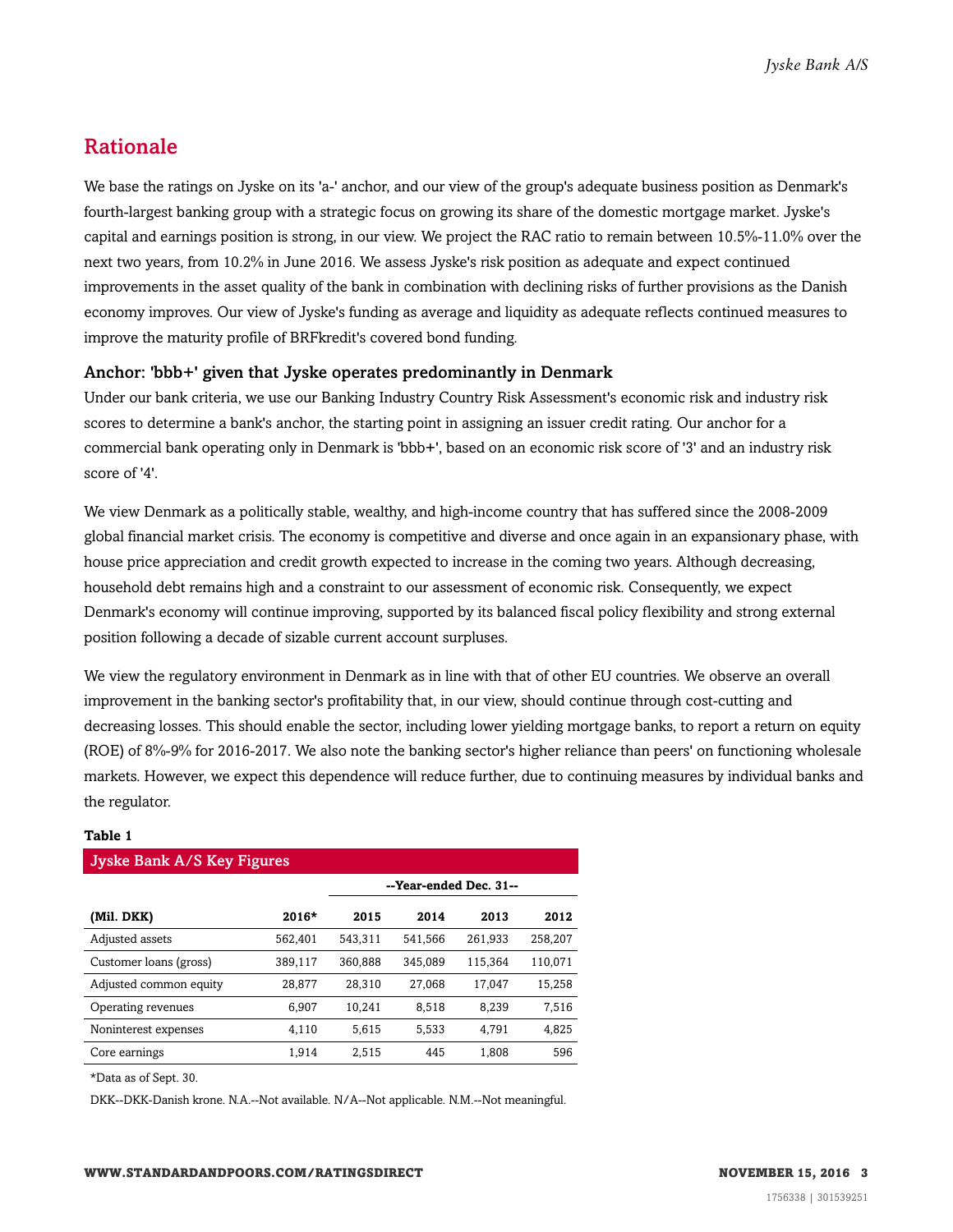#### Business position: Diversified revenues by segment and nationwide business coverage

We assess Jyske's business position as adequate. At September 2016, Jyske's consolidated assets were Danish krone (DKK) 562 billion (€75 billion at DKK7.43 to €1), placing it just outside of Europe's top-50 banks by size. The Jyske Bank Group, including mortgage lending BRFkredit, is the fourth-largest lender in Denmark and has about 10% market share of system-wide loans and core customer deposits, reflecting significant growth in mortgage lending since 2014.

Jyske's retail banking and mortgage lending provide revenue and nationwide coverage, resulting in a business risk profile that, in our view, reflects the risks associated with the Danish economy. Jyske has historically been particularly strong in small and mid-size enterprise (SME) lending and deposit gathering in the Jutland region. However, the acquisition of BRF in 2014 increased its exposure to residential and commercial real estate customer base in the Copenhagen and Aarhus regions. Jyske is also the largest shareholder in agricultural mortgage lender DLR Kredit, where it owns 12.6%.

Jyske continues to increase its relative share of mortgage lending as Danish corporates continue to deleverage. The mortgage growth has more than offset the decline in corporate and SME lending, lowering the bank's overall risk profile and reducing top line margins (chart 1).

We anticipate that Jyske's strategy of focusing on relationship-based commercial banking for households and SMEs will remain its focus. Jyske also provides other value-added services such as asset management, mainly to retail clients, and develops cost-sharing structures with other smaller Danish banks to improve its IT efficiency.

We believe Jyske has a strong and stable management team and a prudent corporate strategy that has helped it to weather the Danish banking crisis without needing extraordinary capital or liquidity support from the state. The bank continues to optimize its capital base with share buybacks, dividends, and by issuing hybrid capital instruments. We anticipate a long-term return on equity of 10%, excluding one-off and restructuring costs, although negative interest rates present challenges to revenue levels even as the bank reduces staff and expenses.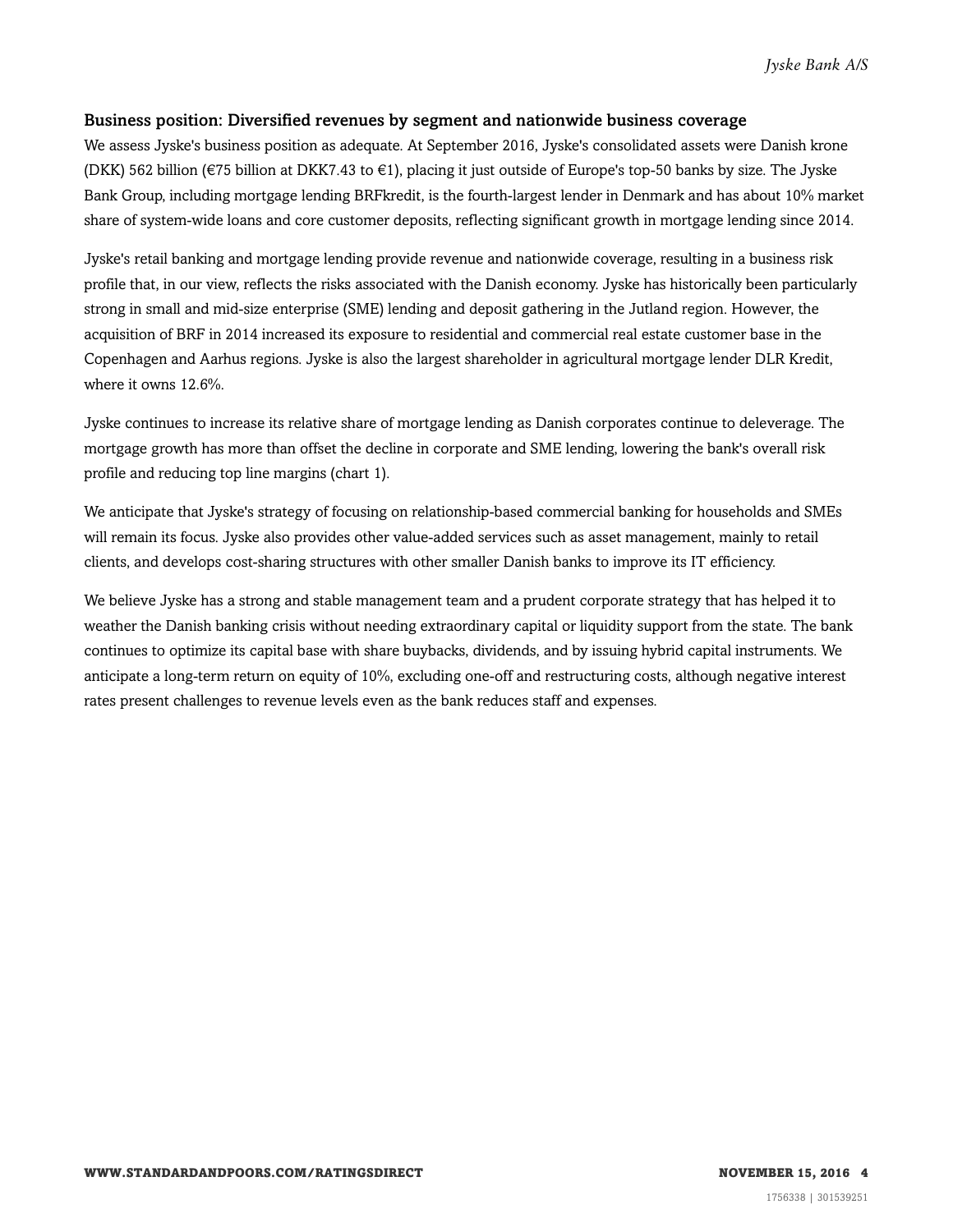#### **Chart 1**



#### **Table 2**

| <b>Jyske Bank A/S Business Position</b>                       |         |        |                        |       |       |  |  |  |
|---------------------------------------------------------------|---------|--------|------------------------|-------|-------|--|--|--|
|                                                               |         |        | --Year-ended Dec. 31-- |       |       |  |  |  |
| $(\%)$                                                        | $2016*$ | 2015   | 2014                   | 2013  | 2012  |  |  |  |
| Loan market share in country of domicile                      | 9.8     | 9.3    | 8.9                    | 3.0   | 2.9   |  |  |  |
| Deposit market share in country of domicile                   | 10.0    | 9.6    | 10.1                   | 9.6   | 8.1   |  |  |  |
| Total revenues from business line (currency in millions)      | 6.907   | 10.241 | 11.174                 | 8.239 | 7,516 |  |  |  |
| Commercial & retail banking/total revenues from business line | 83.0    | 77.5   | 63.6                   | 86.6  | 85.8  |  |  |  |
| Trading and sales income/total revenues from business line    | N/A     | N/A    | N/A                    | 6.0   | 8.1   |  |  |  |
| Other revenues/total revenues from business line              | 17.0    | 22.5   | 36.4                   | 7.4   | 6.1   |  |  |  |
| Investment banking/total revenues from business line          | N/A     | N/A    | N/A                    | 6.0   | 8.1   |  |  |  |
| Return on equity                                              | 8.4     | 8.6    | 13.7                   | 10.9  | 4.0   |  |  |  |

\*Data as of Sept. 30.

N.A.--Not available. N/A--Not applicable. N.M.--Not meaningful.

#### Capital and earnings: Continued strengthening of capital ratios expected, mainly driven by retained earnings

We assess Jyske's capital and earnings as strong. We project the RAC ratio to remain between 10.5%-11.0% over the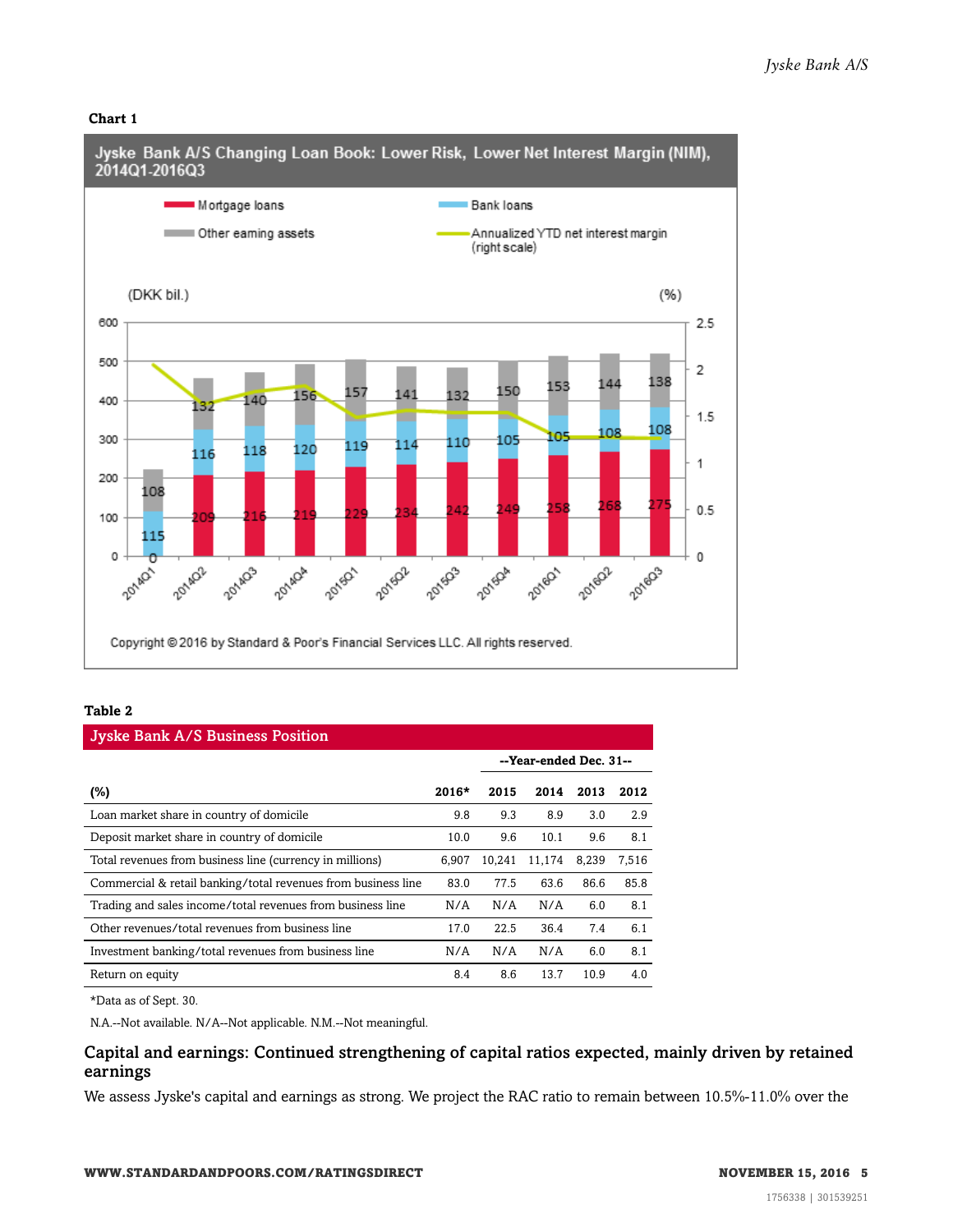next two years, from its June 2016 level of 10.2%. Jyske issued DKK1.5 billion in additional tier 1 capital in the third quarter of 2016 and the proforma RAC ratio was 10.7% as of June 2016, given the intermediate equity content of the instrument (see chart 2).

The bank is undergoing a capital optimization through 2017 with share buy-backs and dividend distributions. The share buy-back program is now DKK1 billion and the bank's guidance is for 2016 dividends to be in line with 2015 (DKK500 million). This transition is included in our capital forecast and we still view the quality of capital as high, with hybrids representing only 5% of the capital included in our RAC ratio and considerable flexibility to reduce dividend and buy back activity during a stress.

Jyske's regulatory CET1 capital ratio and total capital ratio were 15.9% and 17.8%, respectively, at September 2016. The bank aims to maintain a total capital ratio of 17.5% and CET1 ratio of 14% in the long term, which will ensure meeting future regulatory requirements and supporting our expectation of a RAC ratio above 10%. In addition, the bank issued tier 2 capital in May 2016 offsetting the decline in equity in its regulatory capital ratio. We believe the bank would reconsider its buy-back activity if regulatory capital requirements were to increase materially as a result of proposed standardized risk weights and/or floors.

Despite increased diversification, the lower risk profile due to larger mortgage volumes and lower demand for corporate lending are pressuring top line revenues. In addition, margins on bank lending and deposits continue to be pressured by low interest rates. We note that increases in the market level of administration fees on mortgage loans could eventually improve revenues, though the bank continues to focus on growth via lower margins. We expect operating expenses to decline as the bank continues to focus on improving efficiency, and we forecast the long-term cost-to-income ratio to be around 55%-60% until the interest rate environment changes. This results in expected annual net profits exceeding DKK2.5 billion by 2017. Core earnings to adjusted assets have plateaued at 0.46% over the last two years and are expected to remain that way unless the bank materially changes the administration fees for mortgage lending.

As the bank increases its efficiency, our earnings buffer metric is expected to improve to over 100 basis points (bps), indicating that the bank's earnings generation provides a meaningful cushion to absorb normalized losses of DKK1.5 billion--well above our annual loss expectations over the two-year rating horizon.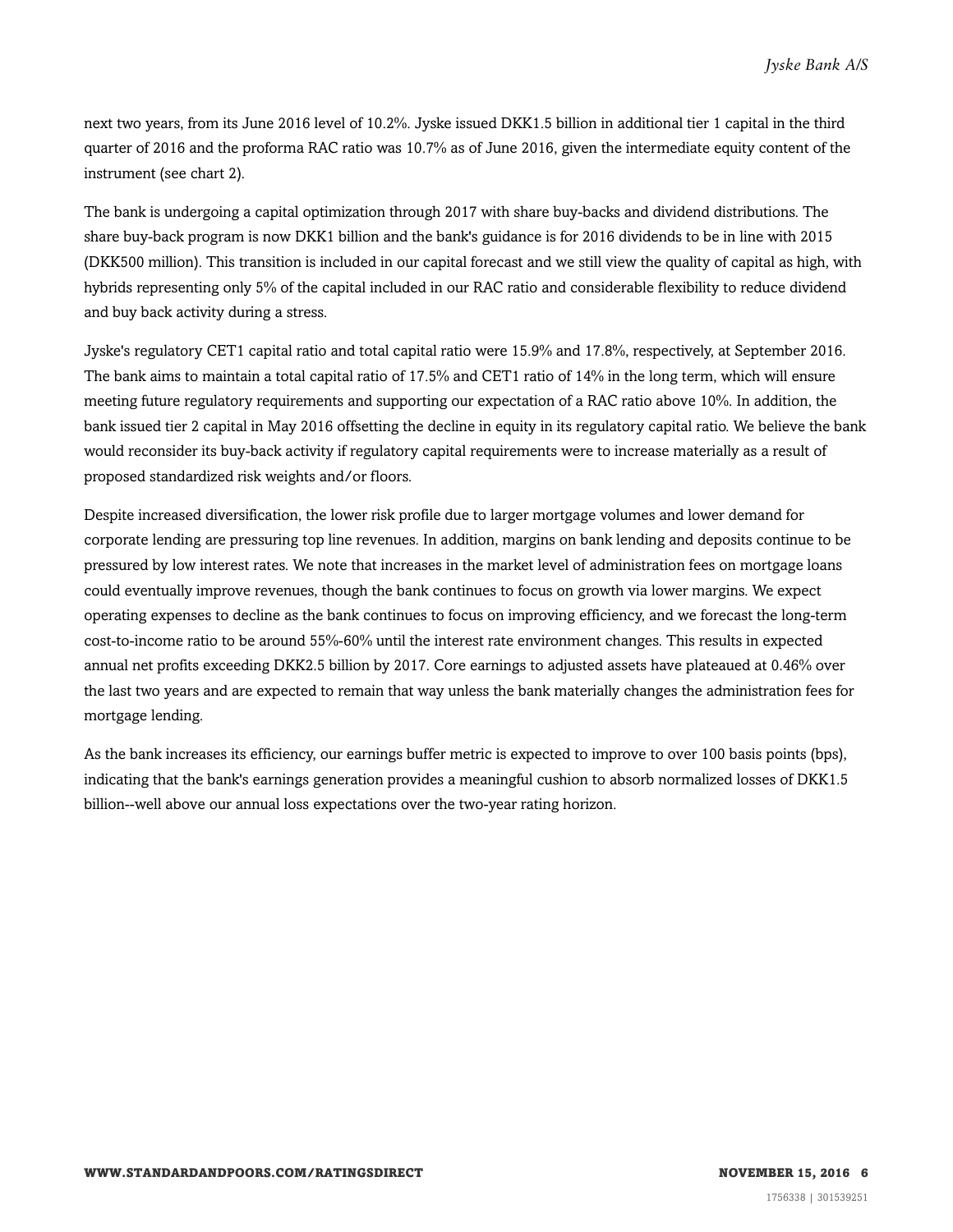#### **Chart 2**



#### **Table 3**

| <b>Jyske Bank A/S Capital And Earnings</b>    |         |                        |       |       |       |  |  |  |  |
|-----------------------------------------------|---------|------------------------|-------|-------|-------|--|--|--|--|
|                                               |         | --Year-ended Dec. 31-- |       |       |       |  |  |  |  |
| $(\%)$                                        | $2016*$ | 2015                   | 2014  | 2013  | 2012  |  |  |  |  |
| Tier 1 capital ratio                          | 17.1    | 16.5                   | 15.8  | 15.9  | 15.3  |  |  |  |  |
| S&P RAC ratio before diversification          | N.M.    | 10.4                   | 10.0  | 9.8   | 9.4   |  |  |  |  |
| S&P RAC ratio after diversification           | N.M.    | 9.8                    | 9.4   | 9.7   | 9.0   |  |  |  |  |
| Adjusted common equity/total adjusted capital | 95.2    | 100.0                  | 100.0 | 100.0 | 100.0 |  |  |  |  |
| Net interest income/operating revenues        | 70.3    | 75.2                   | 77.7  | 60.9  | 64.9  |  |  |  |  |
| Fee income/operating revenues                 | 14.9    | 17.9                   | 20.7  | 21.0  | 22.0  |  |  |  |  |
| Market-sensitive income/operating revenues    | 7.3     | 1.0                    | (6.7) | 7.2   | 4.0   |  |  |  |  |
| Noninterest expenses/operating revenues       | 59.5    | 54.8                   | 65.0  | 58.2  | 64.2  |  |  |  |  |
| Preprovision operating income/average assets  | 0.7     | 0.9                    | 0.7   | 1.3   | 1.0   |  |  |  |  |
| Core earnings/average managed assets          | 0.5     | 0.5                    | 0.1   | 0.7   | 0.2   |  |  |  |  |

\*Data as of Sept. 30.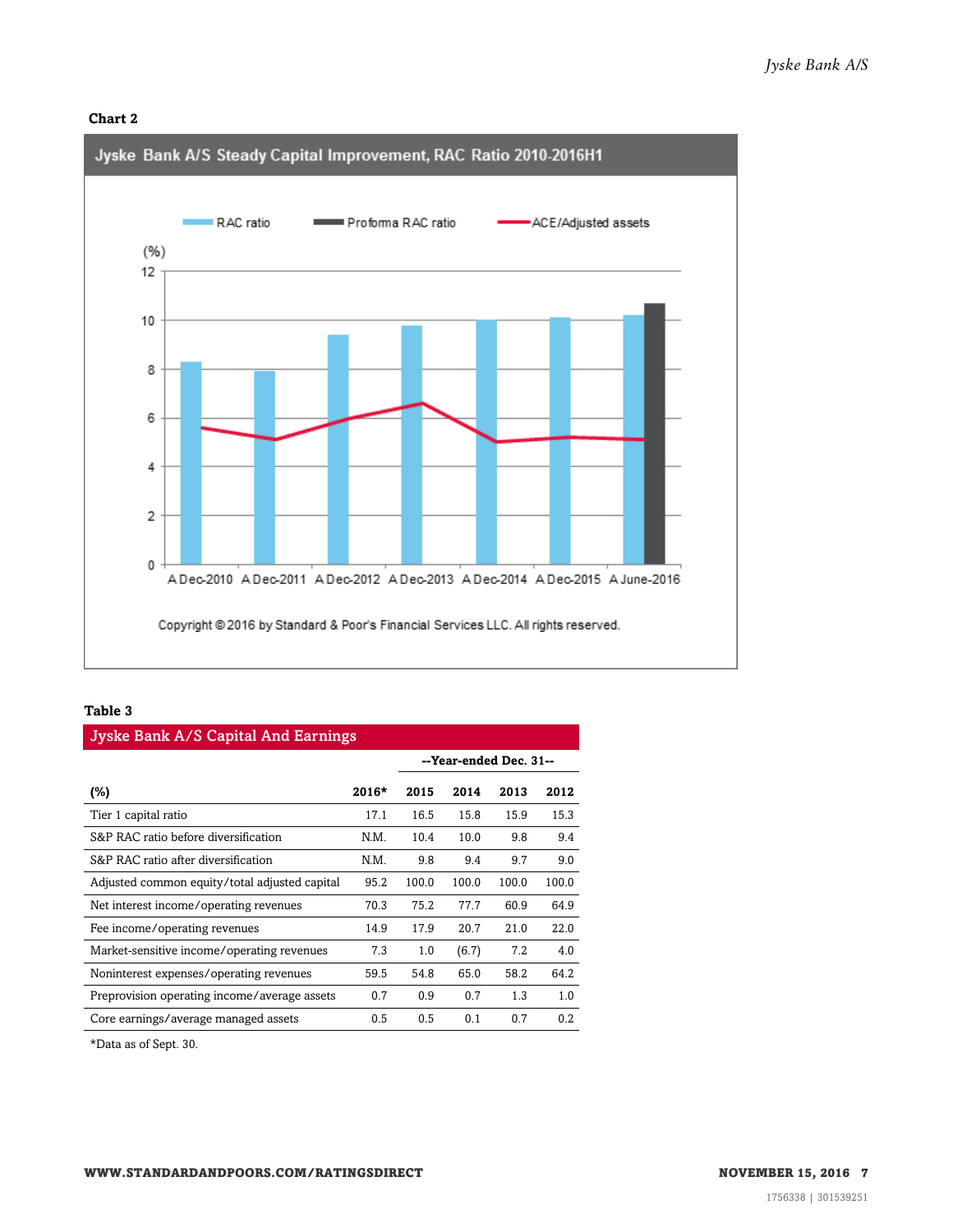#### **Table 4**

#### Jyske Bank A/S RACF [Risk-Adjusted Capital Framework] Data

| (Mil. DKK)                                         | Exposure* | <b>Basel II</b><br><b>RWA</b> | <b>Average Basel</b><br>II RW (%) | <b>S&amp;P Global</b><br><b>Ratings RWA</b> | <b>Average S&amp;P</b><br><b>Global Ratings</b><br>RW (%) |
|----------------------------------------------------|-----------|-------------------------------|-----------------------------------|---------------------------------------------|-----------------------------------------------------------|
| <b>Credit risk</b>                                 |           |                               |                                   |                                             |                                                           |
| Government and central banks                       | 16,680    | $\mathbf{0}$                  | $\mathbf{0}$                      | 526                                         | 3                                                         |
| Institutions                                       | 93,852    | 5,866                         | 6                                 | 5,312                                       | 6                                                         |
| Corporate                                          | 161,545   | 76,597                        | 47                                | 107,672                                     | 67                                                        |
| Retail                                             | 266,977   | 47,028                        | 18                                | 86,991                                      | 33                                                        |
| Of which mortgage                                  | 229,057   | 34,810                        | 15                                | 62,813                                      | 27                                                        |
| Securitization§                                    | 615       | 137                           | 22                                | 242                                         | 39                                                        |
| Other assets                                       | 6,015     | 6,070                         | 101                               | 6,787                                       | 113                                                       |
| Total credit risk                                  | 545,685   | 135,698                       | 25                                | 207,531                                     | 38                                                        |
| Market risk                                        |           |                               |                                   |                                             |                                                           |
| Equity in the banking book+                        | 2,661     | 5,791                         | 218                               | 20,706                                      | 778                                                       |
| Trading book market risk                           | Щ,        | 21,738                        | $\overline{\phantom{a}}$          | 32,606                                      | $\qquad \qquad -$                                         |
| Total market risk                                  | $\sim$    | 27,529                        | $\overline{a}$                    | 53,312                                      | $\sim$                                                    |
| Insurance risk                                     |           |                               |                                   |                                             |                                                           |
| Total insurance risk                               | Щ,        | $\ddotsc$                     | $\overline{\phantom{a}}$          | $\mathbf{0}$                                |                                                           |
| Operational risk                                   |           |                               |                                   |                                             |                                                           |
| Total operational risk                             | Щ,        | 17,032                        | Ξ.                                | 22,439                                      |                                                           |
| (Mil. DKK)                                         |           | <b>Basel II</b><br><b>RWA</b> |                                   | <b>S&amp;P Global</b><br><b>Ratings RWA</b> | % of S&P Global<br><b>Ratings RWA</b>                     |
| Diversification adjustments                        |           |                               |                                   |                                             |                                                           |
| RWA before diversification                         |           | 180,259                       |                                   | 283,282                                     | 100                                                       |
| Total Diversification/Concentration<br>Adjustments |           |                               |                                   | 12,565                                      | 4                                                         |
| RWA after diversification                          |           | 180,259                       |                                   | 295,848                                     | 104                                                       |
| (Mil. DKK)                                         |           | Tier 1<br>capital             | Tier 1 ratio (%)                  | <b>Total adjusted</b><br>capital            | <b>S&amp;P Global</b><br><b>Ratings RAC ratio</b><br>(%)  |
| Capital ratio                                      |           |                               |                                   |                                             |                                                           |
| Capital ratio before adjustments                   |           | 29,548                        | 16.4                              | 28,773                                      | 10.2                                                      |
| Capital ratio after adjustments‡                   |           | 29,548                        | 16.4                              | 28,773                                      | 9.7                                                       |

\*Exposure at default. §Securitisation Exposure includes the securitisation tranches deducted from capital in the regulatory framework. †Exposure and S&P Global Ratings risk-weighted assets for equity in the banking book include minority equity holdings in financial institutions. ‡Adjustments to Tier 1 ratio are additional regulatory requirements (e.g. transitional floor or Pillar 2 add-ons). RWA--Risk-weighted assets. RW--Risk weight. RAC--Risk-adjusted capital.DKK--Danisk krone. Sources: Company data as of June. 30, 2016, S&P Global Ratings.

#### Risk position: Asset quality metrics improving as Denmark's economy strengthens

Jyske's risk position is adequate, in our view. The quality of the bank's domestic loan book is in line with our assessment of industry risk for the Danish banking system based on our BICRA methodology. BRFkredit's collateralized loan book provides regional and product diversification to Jyske's SME-focused loan book, and we expect asset quality metrics to continue to show steady improvement.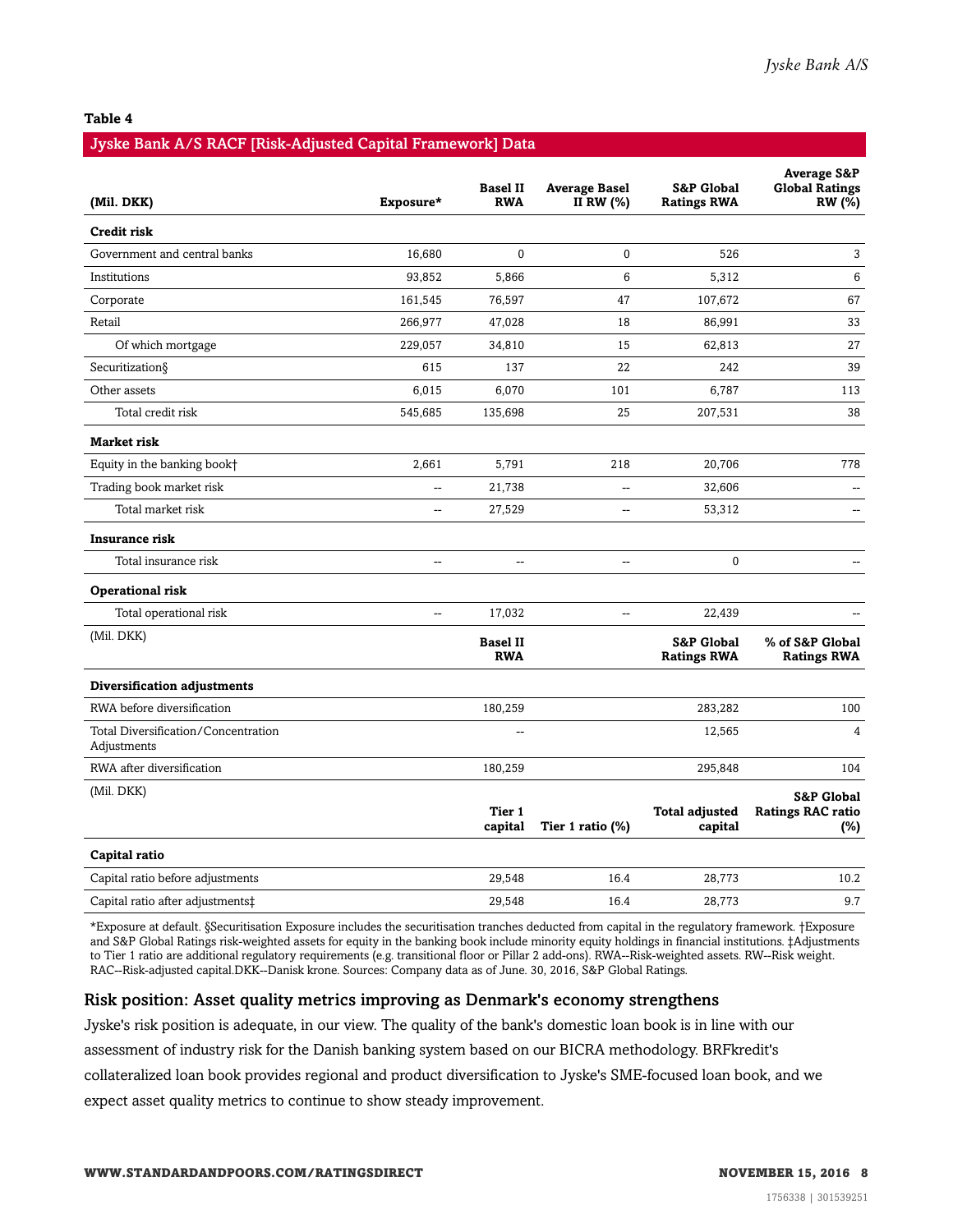Jyske continues to report a considerable reduction in loan impairment charges (DKK381 million through September 2016 compared to DKK1,372 million in 2015 and DKK2,536 million in 2014), reflecting a reduction in general provisions and net reversals for the non-agriculture portfolio in 2016. Given general improvements in the Danish economy coupled with continued pressure on the agriculture sector, for which the bank has already made significant provisions, we expect losses to remain at about 20 bps of loans over the next two years. However, right-sizing of general provisions and reversals could lead to volatility over the next two years.

Net nonperforming loans (NPLs) also showed considerable improvement in the first three quarters of 2016, we expect these trends to continue in the broader Danish economy. Gross NPLs were at 5.35% as of September 2016 and net NPLs 3.9%, both relatively high versus larger domestic peers but generally falling for banking and mortgage customers. In addition, we note the reduction in the risk profile due to the relative increase in retail mortgage lending. New residential mortgage loans are expected to keep the total loan growth at about 7% in 2016 and 2017 and will improve overall asset quality as the portfolio balances more toward these lower risk assets.

While the Danish economy continues to improve, high risk segments remain--related to agriculture. Milk producers and pig farming (less than 1% of total lending) are the most affected segments, but are already well provisioned. Improvements in pork prices during 2016 have provided hope for improved asset quality and profitability of the sector, but the recovery remains sensitive. At September 2016, the individual balance of loan impairment charges and provisions for guarantees relating to milk producers amounted to 45% of loans, advances and guarantees, and 27% related to pig farming. At September 2016, the total impairment ratio for milk producers and pig farming, inclusive of collective impairment charges, came to 35% of lending for these segments.

| <b>Jyske Bank A/S Risk Position</b>                                 |         |      |                        |                |       |  |  |  |
|---------------------------------------------------------------------|---------|------|------------------------|----------------|-------|--|--|--|
|                                                                     |         |      | --Year-ended Dec. 31-- |                |       |  |  |  |
| (%)                                                                 | $2016*$ | 2015 |                        | 2014 2013 2012 |       |  |  |  |
| Growth in customer loans                                            | 10.4    | 4.6  | 199.1                  | 4.8            | (1.7) |  |  |  |
| Total diversification adjustment / S&P RWA before diversification   | N.M.    | 6.1  | 5.9                    | 1.5            | 3.7   |  |  |  |
| Total managed assets/adjusted common equity (x)                     | 19.5    | 19.2 | 20.0                   | 15.4           | 16.9  |  |  |  |
| New loan loss provisions/average customer loans                     | 0.1     | 0.4  | 1.1                    | 1.0            | 1.7   |  |  |  |
| Net charge-offs/average customer loans                              | 0.3     | 0.3  | 0.5                    | 1.1            | 1.0   |  |  |  |
| Gross nonperforming assets/customer loans + other real estate owned | 5.4     | 6.9  | 7.2                    | 8.9            | 8.1   |  |  |  |
| Loan loss reserves/gross nonperforming assets                       | 28.6    | 24.9 | 23.2                   | 41.2           | 46.3  |  |  |  |

#### **Table 5**

\*Data as of Sept. 30.

#### Funding and liquidity: Funding profile now similar to larger Danish peers

We consider Jyske Bank's funding to be average and liquidity to be adequate. Jyske's group funding profile is similar to that of domestic peers Danske Bank and Nordea Bank Danmark, which consolidate bank and mortgage financing in the group's metrics. The group's stable funding ratio was 99.3% at September 2016, compared to 86% at mid-year 2014, following the merger with BRF, which we see as sustainable. We note continued marketwide efforts to reduce one- and two-year interest rate fixings (F1 and F2 loans, respectively) in the Danish mortgage market (see "Credit FAQ: The Danish Covered Bond Market Explained," July 15, 2014). However, the SFR is expected fall somewhat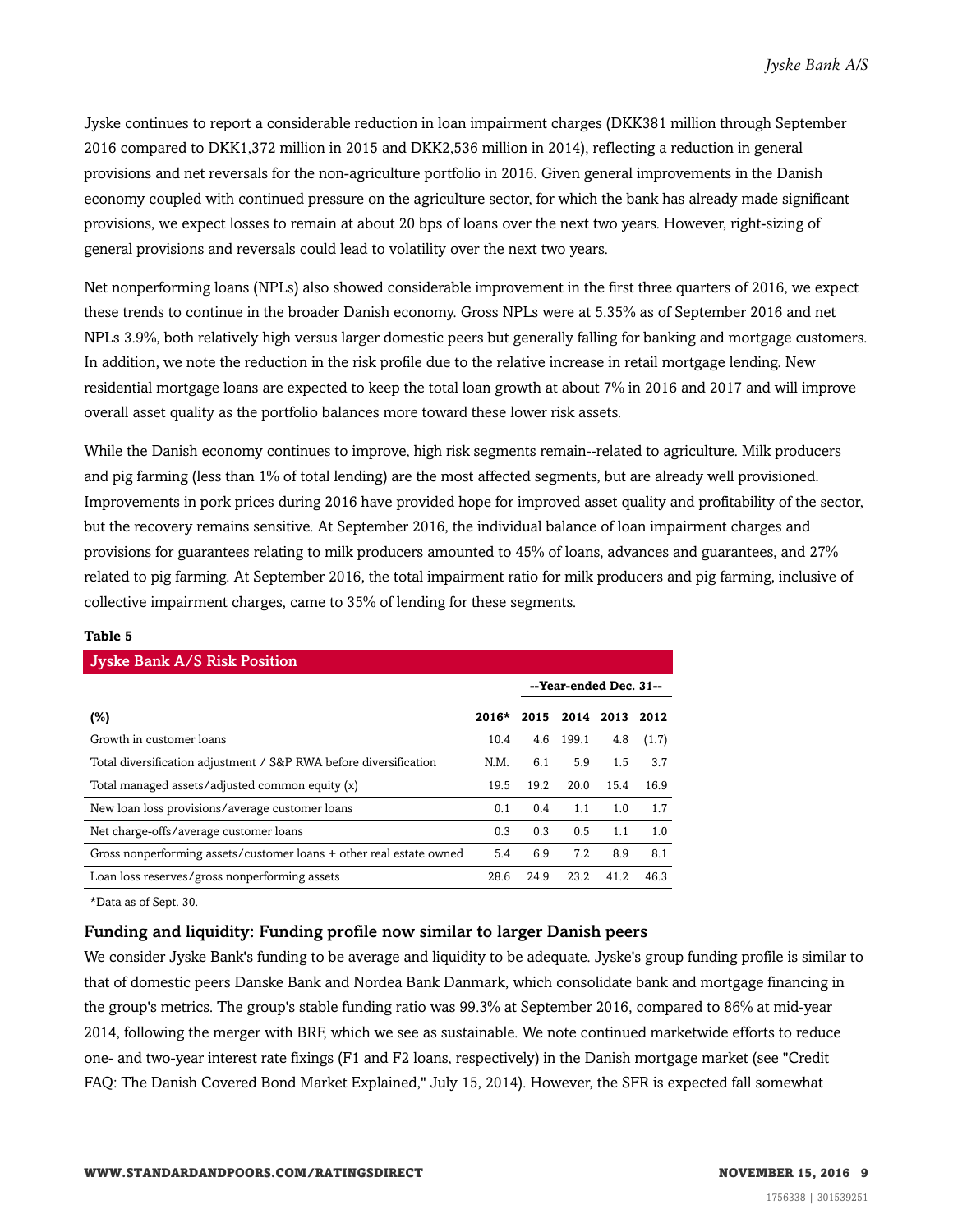through mid-2017 due to large maturities in the BRFkredit portfolio.

The bank's efforts to extend funding maturities in the medium to long term are also expected to improve liquidity buffers over time. As BRF reduces its structural mismatch of asset and liability maturities, we expect a direct positive impact on our core measures of funding and liquidity for the group. In our view, the 2018 implementation of the supervisory diamond for mortgage institutions and the future regulatory funding and liquidity requirements will encourage BRF and other mortgage institutions to incentivize longer-term funding structures. We expect an even distribution of funding maturities over time due to the annual and quarterly refinancing limits of 25% and 12.5%, respectively, of outstanding covered bonds in the upcoming "supervisory diamond".

Customer deposits, particularly large term deposits from corporates, have also been declining since 2015. This has been partly because of the negative interest rate environment, which, along with increased repo lending and growth in mortgage lending, is putting pressure on SFR. Despite the substantial contribution of corporate deposits in Jyske's deposit book, we believe the majority to be granular and stable--befitting Jyske's SME lending profile and providing the bank with a steady source of funding for its nonmortgage lending. Core customer deposits formed 29% of the funding base at March 2016.

We view Jyske's liquidity as adequate, and note the structural support of the Danish covered bond market, as well as the soft bullet nature of Danish covered bonds since the passage of the Danish law enacted on all new covered bonds since April 2014 (see "Credit FAQ: Why Denmark's Proposed Covered Bond Law Doesn't Fully Eradicate Refinancing Risks," Feb. 4, 2014). Our one-year liquidity ratio (broad liquid assets to short-term wholesale funding) was 1.1x at September 2016, from the mid-year 2014 level of 0.8x, following the merger.

| <b>Jyske Bank A/S Funding And Liquidity</b>          |         |       |                        |       |       |  |  |  |
|------------------------------------------------------|---------|-------|------------------------|-------|-------|--|--|--|
|                                                      |         |       | --Year-ended Dec. 31-- |       |       |  |  |  |
| (%)                                                  | $2016*$ | 2015  | 2014                   | 2013  | 2012  |  |  |  |
| Core deposits/funding base                           | 28.8    | 27.5  | 29.0                   | 58.0  | 51.5  |  |  |  |
| Customer loans (net)/customer deposits               | 274.9   | 274.9 | 254.7                  | 91.6  | 102.8 |  |  |  |
| Long term funding ratio                              | 80.6    | 78.0  | 81.9                   | 66.9  | 64.3  |  |  |  |
| Stable funding ratio                                 | 99.3    | 97.8  | 107.5                  | 110.5 | 107.1 |  |  |  |
| Short-term wholesale funding/funding base            | 20.7    | 23.4  | 19.2                   | 35.8  | 38.5  |  |  |  |
| Broad liquid assets/short-term wholesale funding (x) | 1.1     | 1.0   | 1.5                    | 1.3   | 1.3   |  |  |  |
| Net broad liquid assets/short-term customer deposits | 6.8     | 3.3   | 44.8                   | 24.4  | 22.1  |  |  |  |
| Short-term wholesale funding/total wholesale funding | 28.9    | 32.3  | 27.0                   | 85.4  | 79.4  |  |  |  |
| Narrow liquid assets/3-month wholesale funding (x)   | $2.2\,$ | 1.5   | 1.7                    | 1.7   | 1.5   |  |  |  |

#### **Table 6**

\*Data as of Sept. 30.

#### Support: The implementation of bail-in provision of BRRD decreases the likelihood of extraordinary government support; ALAC buffers remain small

We consider that Jyske has moderate systemic importance in Denmark. However, following the implementation of the bail-in provisions in BRRD in June 2015, we view government support as uncertain for senior unsecured creditors. As such, we no longer add any notches to the issuer credit rating for government support.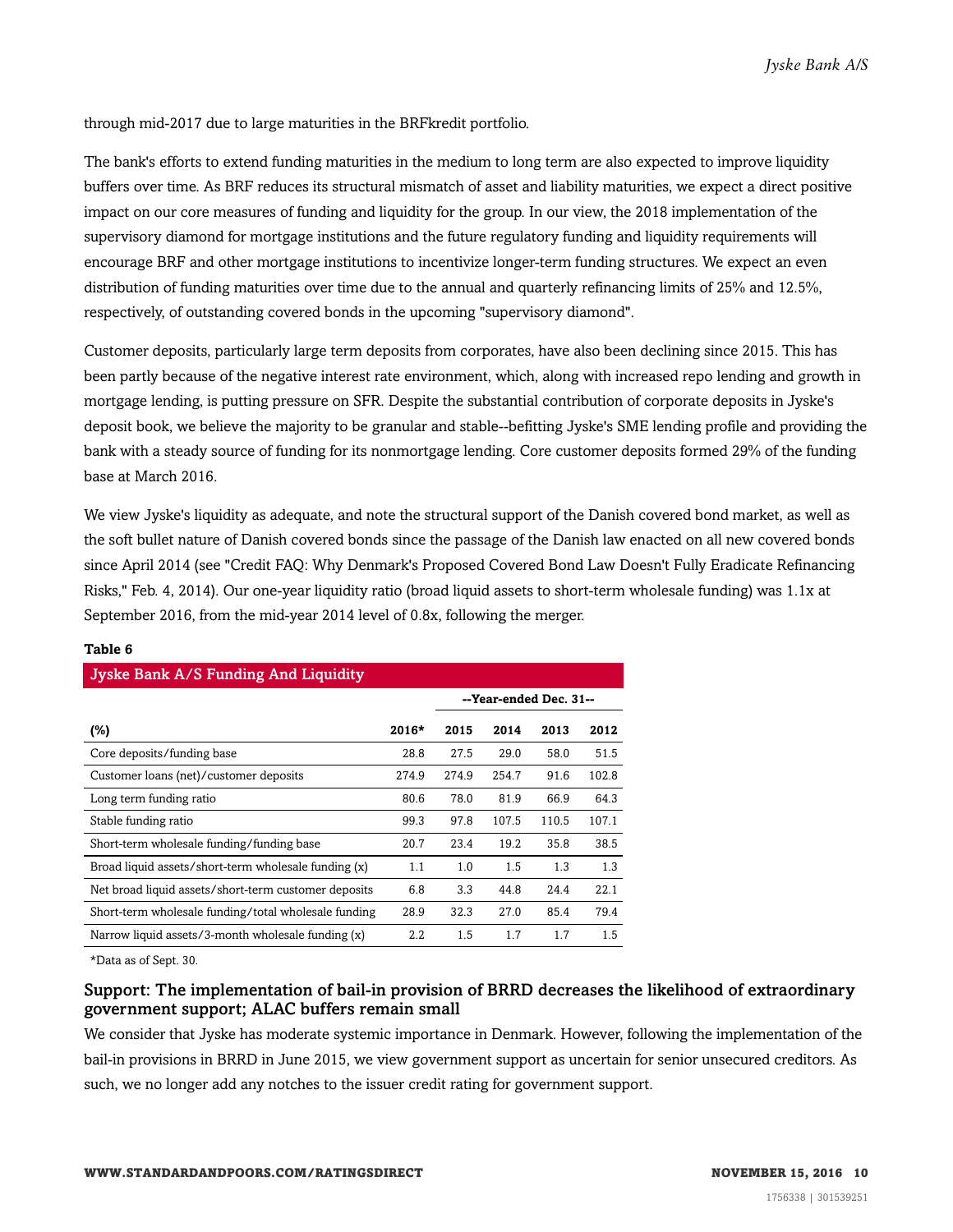We view Denmark's resolution regime as effective under our ALAC criteria because, among other factors, we believe it contains a well-defined bail-in process under which authorities would permit non-viable systemically important banks to continue critical functions as going concerns following a bail-in of eligible liabilities. We provide no notches of ALAC uplift to the rating and project that ALAC buffers will remain below 3% of S&P Global Ratings' risk-weighted assets, well below the 5% threshold for notching, through the end of 2017.

#### Key Subsidiary: BRFkredit

Although the merger was only completed in April 2014, we view BRFkredit as a core subsidiary and align the rating and outlook with those on the Jyske Group. We believe that BRFkredit is highly unlikely to be sold, given its status as a vital part of the combined entity's future funding strategy for Danish residential and commercial mortgages. This is in line with how we see other banking group structures and covered bond-issuing subsidiaries in Denmark and the Nordics.

### <span id="page-10-0"></span>Related Criteria And Research

#### Related Criteria

- Methodology For Mapping Short- And Long-Term Issuer Credit Ratings For Banks May 04, 2010
- Commercial Paper I: Banks March 23, 2004
- Group Rating Methodology November 19, 2013
- Quantitative Metrics For Rating Banks Globally: Methodology And Assumptions July 17, 2013
- Bank Rating Methodology And Assumptions: Additional Loss-Absorbing Capacity April 27, 2015
- Bank Hybrid Capital And Nondeferrable Subordinated Debt Methodology And Assumptions January 29, 2015
- Banks: Rating Methodology And Assumptions November 09, 2011
- Bank Capital Methodology And Assumptions December 06, 2010
- Banking Industry Country Risk Assessment Methodology And Assumptions November 09, 2011
- Revised Market Risk Charges For Banks In Our Risk-Adjusted Capital Framework June 22, 2012
- Use Of CreditWatch And Outlooks September 14, 2009

#### Related Research

- Nordic Banks' Capital Growth Tapers Off, Aug 2, 2016
- The Future Of Banking: Nordic Banks Looking Svelte In The Fintech Race, June 14, 2016
- Nykredit Realkredit's Proposed Senior Subordinated Tier 3 Notes Rated 'BBB+', May 26, 2016
- Banking Industry Country Risk Assessment: Denmark, Jan. 28, 2016
- Various Rating Actions On Four Danish Banks After Review Of Government Support And Additional Loss-Absorbing Capacity, July 13, 2015
- Various Rating Actions On Danish Banks On EU Bank Recovery And Resolution Directive To Be Implemented In Denmark, May 12, 2015
- Credit FAQ: The Danish Covered Bond Market Explained, July 15, 2014
- Credit FAQ: Why Denmark's Proposed Covered Bond Law Doesn't Fully Eradicate Refinancing Risks, Feb. 4, 2014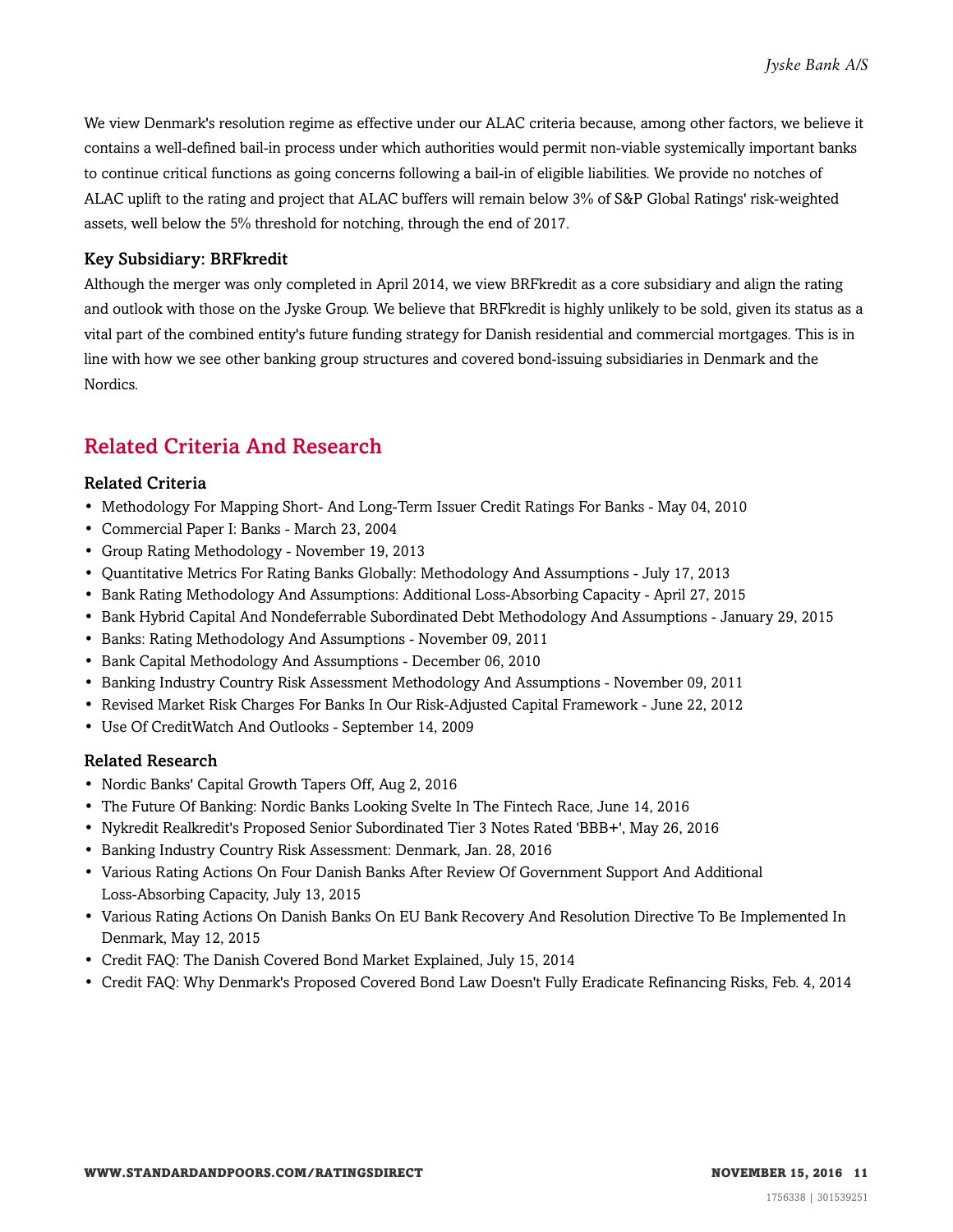| <b>Anchor Matrix</b> |                      |                              |         |                          |      |       |                          |             |                              |      |
|----------------------|----------------------|------------------------------|---------|--------------------------|------|-------|--------------------------|-------------|------------------------------|------|
| Industry             | <b>Economic Risk</b> |                              |         |                          |      |       |                          |             |                              |      |
| <b>Risk</b>          | $\mathbf{1}$         | $\overline{2}$               | 3       | $\overline{4}$           | 5    | 6     | $\overline{7}$           | 8           | 9                            | 10   |
| $\mathbf{1}$         | a                    | a                            | $a-$    | bbb+                     | bbb+ | bbb   | $\overline{\phantom{a}}$ | ۰           | $\qquad \qquad \blacksquare$ | ۰    |
| $\overline{2}$       | a                    | a-                           | a-      | bbb+                     | bbb  | bbb   | bbb-                     | -           | ۰                            | ۰    |
| 3                    | $a-$                 | $a-$                         | bbb+    | bbb+                     | bbb  | bbb-  | bbb-                     | bb+         | -                            |      |
| $\boldsymbol{4}$     | bbb+                 | bbb+                         | $bbb +$ | bbb                      | bbb  | bbb-  | $bb+$                    | bb          | bb                           | ٠    |
| 5                    | bbb+                 | bbb                          | bbb     | bbb                      | bbb- | bbb-  | bb+                      | bb          | bb-                          | b+   |
| $6\phantom{1}6$      | bbb                  | bbb                          | bbb-    | bbb-                     | bbb- | $bb+$ | bb                       | bb          | bb-                          | $b+$ |
| $\overline{7}$       | ۰                    | bbb-                         | bbb-    | $bb+$                    | bb+  | bb    | bb                       | bb-         | $b+$                         | $b+$ |
| 8                    | ۰                    | ٠                            | bb+     | bb                       | bb   | bb    | bb-                      | bb-         | $b+$                         | b    |
| 9                    | ۰                    | $\qquad \qquad \blacksquare$ | -       | bb                       | bb-  | bb-   | b+                       | $b+$        | $b+$                         | b    |
| 10                   | -                    | $\overline{\phantom{a}}$     | ٠       | $\overline{\phantom{a}}$ | $b+$ | b+    | b+                       | $\mathbf b$ | b                            | b-   |

| Ratings Detail (As Of November 15, 2016)   |                  |  |  |  |  |  |  |
|--------------------------------------------|------------------|--|--|--|--|--|--|
| Jyske Bank A/S                             |                  |  |  |  |  |  |  |
| <b>Counterparty Credit Rating</b>          | A-/Stable/A-2    |  |  |  |  |  |  |
| Nordic Regional Scale                      | $-/-/K-1$        |  |  |  |  |  |  |
| Certificate Of Deposit                     |                  |  |  |  |  |  |  |
| Foreign Currency                           | $A-2$            |  |  |  |  |  |  |
| Junior Subordinated                        | $BB+$            |  |  |  |  |  |  |
| Senior Unsecured                           | $A-$             |  |  |  |  |  |  |
| Short-Term Debt                            | $A-2$            |  |  |  |  |  |  |
| Subordinated                               | <b>BBB</b>       |  |  |  |  |  |  |
| <b>Counterparty Credit Ratings History</b> |                  |  |  |  |  |  |  |
| 01-Dec-2011                                | A-/Stable/A-2    |  |  |  |  |  |  |
| 20-Feb-2009                                | A/Negative/A-1   |  |  |  |  |  |  |
| 30-Sep-2008                                | A+/Negative/A-1  |  |  |  |  |  |  |
| 10-Feb-2012<br>Nordic Regional Scale       | $-/-/K-1$        |  |  |  |  |  |  |
| <b>Sovereign Rating</b>                    |                  |  |  |  |  |  |  |
| Denmark (Kingdom of)                       | $AA/Stable/A-1+$ |  |  |  |  |  |  |
| <b>Related Entities</b>                    |                  |  |  |  |  |  |  |
| <b>BRFkredit A/S</b>                       |                  |  |  |  |  |  |  |
| <b>Issuer Credit Rating</b>                | A-/Stable/A-2    |  |  |  |  |  |  |
| Senior Secured                             | AAA              |  |  |  |  |  |  |
| Senior Secured                             | AAA/Stable       |  |  |  |  |  |  |
| Short-Term Secured Debt                    | $A-1+$           |  |  |  |  |  |  |

\*Unless otherwise noted, all ratings in this report are global scale ratings. S&P Global Ratings' credit ratings on the global scale are comparable across countries. S&P Global Ratings' credit ratings on a national scale are relative to obligors or obligations within that specific country. Issue and debt ratings could include debt guaranteed by another entity, and rated debt that an entity guarantees.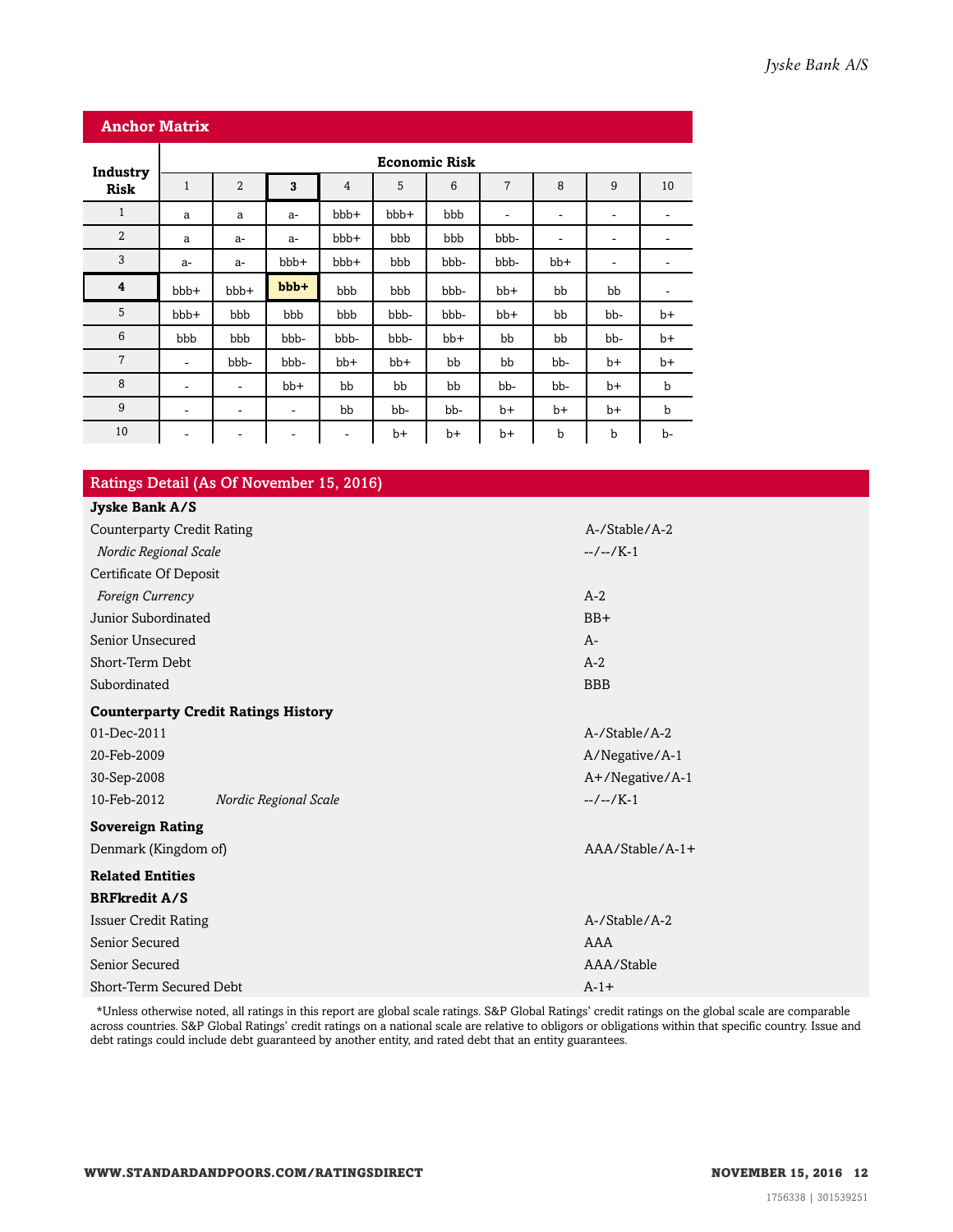#### **Additional Contact:**

Financial Institutions Ratings Europe; FIG\_Europe@spglobal.com